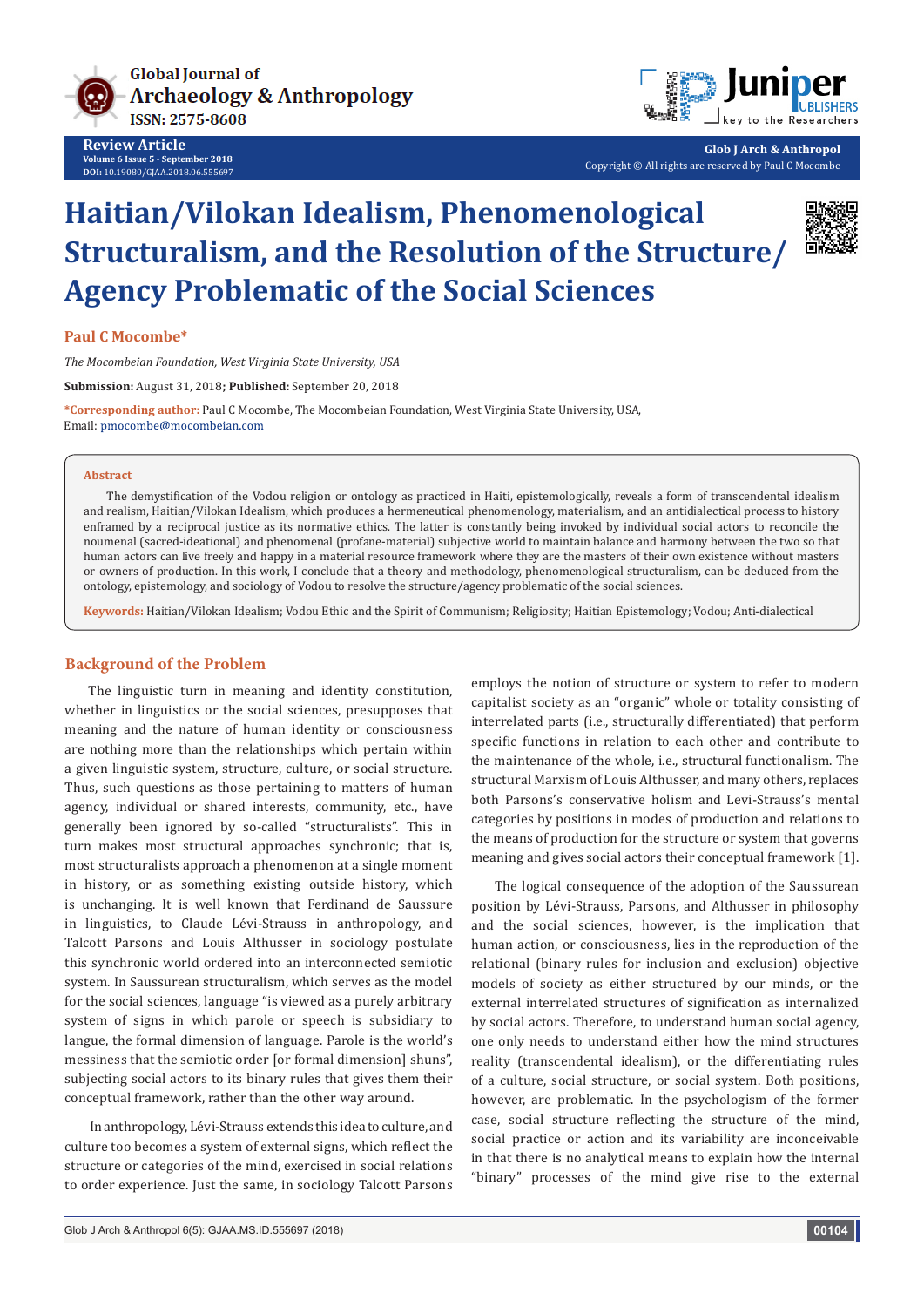empirical phenomena of social structures, practices, and their variabilities. In the latter case, structure or social structure as a reflection of the internalization of external functional structures of signification, i.e., part/whole relationship, the possibility for, and the origins of, the variability of practices, which have ontological status in the world, amongst irreducibly situated subjects are inconceivable, as human subjects or social actors are only reproducing in their actions the relational meaning and representation of the external objective social world (society), without any alternative practices, deviations, or improvisations outside of the structural differentiation of the social structure.

Moreover, since the 1960's with the advent of postmodern and post-structural theories into the theoretical discourses of social science academics a new struggle regarding the origins and nature of identity and consciousness vis-à-vis the aforementioned problematics has dominated social science and philosophical theories. The issue centers on several factors raised by postmodern and post-structural thinkers in the likes of Michel Foucault, Jacques Derrida, and Jacques Lacan against the structuralism of the sciences,

a. They question the validity regarding the Cartesian rational individual, which Foucault and Derrida deny in favor of their attempt to dissolve the subject altogether.

b. They question the interdependency of the constitution of a stable structure and a distinct subject with agency, in denying the latter they undermine the former.

c. They question the status of science.

d. Finally, they question the possibility of the objectivity of any language of description or analysis. Although these factors raised in the writings of Jacques Lacan, Jacques Derrida, and Michel Foucault are theoretically legitimate and have posed tremendous problems for the social sciences and their constitution as a science based on the notion of a stable structure constituted by stable subjects with agency. These problems have not adequately been addressed by Marxist social theorists in the likes of Louis Althusser, Pierre Bourdieu, Jürgen Habermas, Anthony Giddens, and Marshall Sahlins working to resolve these issues by attempting to synthesize the rationality of the individual with the phenomenological discourses of the former theorists, and Marxist and structural Marxist philosophy.

Hence the structure/agency debate in the social sciences emphasize the rational origins of the reproduced and transformed social actions of social actors that constitute a social structure: are social actors determined and driven by internal invariable structures of the mind, or are social actors' automatons determined and driven by external relational structures of signification [1]? Thus, in the social scientific form of the debate, biological determinism, i.e., innate senses of anything, as well as the Lévi-Straussian sense, i.e., innate structure of the mind, were out rightly rejected. Also, the idea

that social actors are irreducibly situated subjects who act and react based on rational calculations as they respond to external social processes (social structure) or stimuli was for the most part dismissed. Total rationality was viewed as an impossibility given the inability of social actors to either know all the choices available to them in the present or know the complete future outcomes of those choices. This made rationality necessarily relative to a frame of reference or structure of signification, which rejects the indeterminacy of meaning and decentered subject of postmodern/post-structural theorizing.

Hence, the focus in the study of action and interaction in the social sciences was thus not a matter of denying or minimizing the rational potential of social actors, but expressed rather an urgent need to understand where 'the system' or structure that limits their knowledge and stabilizes society "comes from-how it is produced and reproduced, and how it may have changed in the past or be changed in the future" [2]. In other words, thinkers plagued by this debate, sought "to explain the relationship(s) that obtain between human action, on the one hand, and some global entity which we may call the system, [or social structure, structure, or culture] on the other" [2], when the latter (i.e., the system) is not a necessary reflection of neither biology, nor the structure of the mind, but an external force of rules of conduct, i.e., categorical boundaries, that stabilizes society and thereby constitute the identity of social actors as argued by Talcott Parsons and Louis Althusser.

From roughly 1975 to the present, an enormous strand of critical writings, expounding a great many strands of theoretical schools of thought, combined to challenge this post-World War II structuralist matrix which denied alternative agencies, outside the relational logic of a structure, system, or culture to social actors. Some were advanced by rationalist thinkers seeking to preserve the idea of individuals as solitary thinkers who act in a purposive rational way, while others were offered by theorists dedicated to preserving the tenets of structural-functionalism and structural-Marxism while explicating the functional role of difference or the variability of practices amongst social actors within social structure not as an invariable by-product of the mind but as an external unified structure of signification or system. Considering this action-oriented response to account for the different provinces of meaning within systems or structures of signification, the term praxis or structurationist theorists will serve as the dominant label for the arguments expounded in opposition to Parsonian structural-functionalism and variants of structural Marxism by prominent theorists such as Pierre Bourdieu, Marshall Sahlins, Anthony Giddens, and Jürgen Habermas [2,3]. These arguments are complex, and to examine them together is necessarily to do violence to the purity of notions advanced separately by various authors. The exercise is nevertheless useful at least for revealing their main and common objective, i.e., to resolve the structure/agency debate of the social sciences.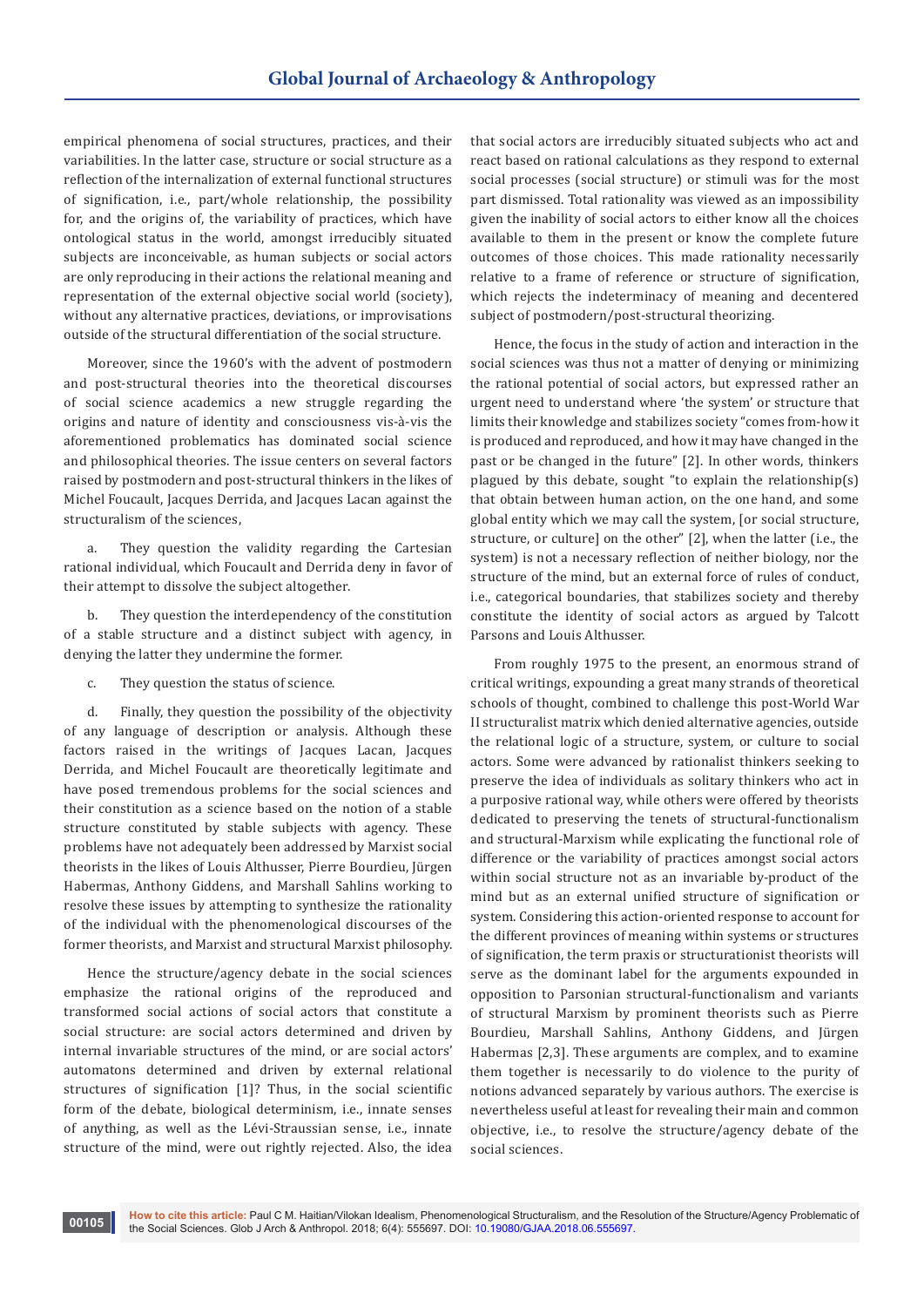## **The Structurationist Response and its Problems**

Structural-functionalists and Structural-Marxists in attempting to understand social action (i.e., praxis) within social structures of signification privilege social relations and reproduction via linguistic and symbolic representation over biological determining elements (i.e., race, sex, etc.), for meaning, human action, and consciousness constructions. In doing so, however, they fail to account for the origins and nature of the different provinces of meaning, human action, and consciousness existing within, but at the same time, outside the relational or dialectical prescribed logic of the social structure (structural reproduction and differentiation). Neo-structuralists or structurationists in the like of Pierre Bourdieu with his theory of practice (habitus or constructivist structuralism), Marshall Sahlins through mythopraxis, Anthony Giddens [4] through his theory of structuration, and Jürgen Habermas [5,6] with his theory of "communicative action," however, attempt to do just that, "explain the relationship(s) that obtain between human action, on the one hand, and some global entity which we may call the system, [or social structure, structure, or culture] on the other" in order to capture the nature of social action, reproduction, transformation, and differentiation within structures of signification. They attempt to do so, for the most part, through "the central notion of the 'duality of structure' which refers to 'the essential recursiveness of social life, as constituted in social practices: structure is both medium and outcome of the reproduction of practices'".

That is, structures are not only external to social actors, but are internal rules and resources ("form of consciousness") produced and reproduced by actors "unconsciously" (intuitively) in their practices. From this perspective, accordingly, structure, i.e., culture or, sociological speaking, social structure, "may set conditions to the historical process, but it is dissolved and reformulated in material practice, so that history becomes the realization, in the form of society, of the actual [(embodied rules)] resources people put into play". In this understanding, the structure is not an epiphenomenon of the structure of the mind but is a result of the internalization by social actors of external (social structural) rules of conduct which are sanctioned, recursively (re) organized, reproduced, and differentiated in material practice. Thus, social structure, human action, meaning, and consciousness are mutually constituted and united together as "practical consciousness," i.e., a duality.

 Ostensibly, like structuralism, structural functionalism, and structural Marxism, the structurationist response to account for the nature of human action within structures of signification, however, is also problematic. That is, the central notion of the duality of structure prevents praxis theorists from accounting for the origins and relational nature of the variability of praxis or "practical consciousnesses" within a structure of signification. The part/whole dialectic of the "duality" concept cannot account for the origins of alternative "practical consciousnesses" that arises because of

a. The drives and sensibilities of the body and brain.

b. The drives and impulses, phenomenal properties, of embodied recycled subatomic particles.

c. The deferment of meaning in ego-centered communicative discourse during the internalization process as suggested by postmodern and post-structural theory. Structurationists are only able to account for the dialectic of.

d. structural reproduction and differentiation stemming from the means and mode of production of a society. In this work, building on Haitian metaphysics, epistemology, and sociology, I offer an alternative solution, phenomenological structuralism, to the structure/agency problematic.

## **Haitian Metaphysics and Epistemology: Haitian/ Vilokan Idealism**

The Haitian epistemological position, Haitian/Vilokan Idealism, that would emerge out of Haitian Vodou is a strong form of Kantian transcendental idealism and realism, which would be institutionalized throughout the provinces and mountains of the island [7-10]. Haitian/Vilokan Idealism is phenomenological, material, and antidialectical in the sense that the emphasis is on the things (concepts, ideas, ideals) of consciousness as revealed to, and interpreted by, human individuals (via the form of sensibility and understanding) from the noumenal world of Vilokan, a parallel mirror world of the phenomenal world where its concepts, ideas, and ideals exist in their purest Platonic form. These things (concepts, ideas, and ideals) of consciousness they in-turn recursively reorganize and reproduce as their practical consciousness antidialectically against the interpretive practical consciousnesses of others within a normative ethic of reciprocal justice of the socioeconomic/political structure of the Lakou as organized in a material resource framework. The lakou is a community of people and houses organized and gathered around a common yard under the directions of an oungan (Vodou priest), manbo (Vodou priestess), or family elder that promoted and promotes a libertarian and egalitarian existence rooted in the Vodou religion and ancestor worship, land ownership arrangements, and working the soil.

Within the lakou system, each individual or nuclear family owned/own their own land, through which they provided/ provide for necessities by growing food and raising livestock for their own consumption and for sale in local markets. They also grew and grow export crops, such as coffee, to buy imported consumer goods such as clothes and tools. The lakou thus divided power in a way that allowed rural residents to live and work as they wished (through land and garden ownership to provide for their own subsistence), while preventing the consolidation of wealth, and therefore control and inhibitor of equality, in the hands of any one person within the community through a set of customs and secret societies of the Vodou religion that regulate(d) land ownership, land transfers, family relationships, and community affairs. Communal assistance and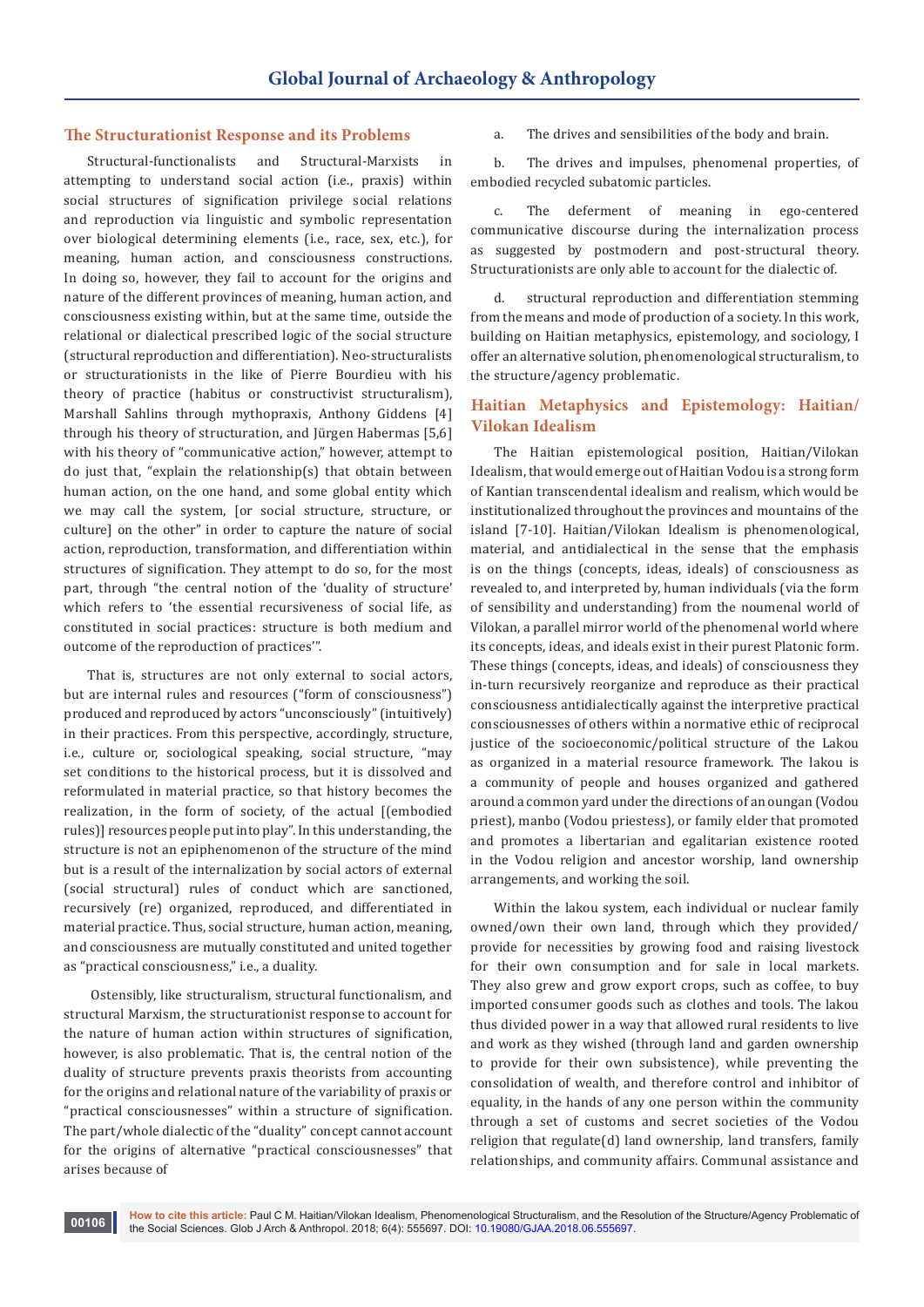exchange, via food sharing, harvesting, house building, religious life, and ancestral worship, under the leadership of women also characterized and characterizes lakou life. The purpose of lakou life is to promote total liberty and equality, via land ownership and self-sufficiency, for all without distinctions and economic differentiation. It is out of the Vodou Ethic (the form of social integration) that the lakou system would emerge as its form of system integration [11,12].

 The evolution and rationalization of the phenomenology, materialism, and antidialectics of Haitian/Vilokan Idealism becomes institutionalized and reified via its form of system and social integration called the Lakou and the Vodou Ethic and the spirit of communism, respectively, where human actors can exercise their practical consciousness as they understand them from the noumenal (Vilokanic) world. So unlike the antidialectic of Nietzsche which promotes an existential phenomenology against system and social integration, i.e., the dialectics and holism of Hegel, the antidialectics of Haitian/Vilokan idealism, via its Lakou system promotes a social phenomenology wherein individuals, depending on their spiritual court [13- 15], intellectual capacity, developmental stage, etc., attempt to constitute their existence based on their understanding of the concepts of the noumenal world (the world of Vilokan) in order to maintain balance and harmony between nature, the individual, and their social interactions as they provide for their material well-being via agricultural production and trade. Difference or freedom of expression and egalitarianism become the contents of their form of system and social integration so that Being, or human existential existence can achieve perfection, embodying the concepts of the noumenal world, and harmony over sixteen life-cycles.

Be that as it may, unlike German Idealism whose intellectual development from Kant to Schopenhauer, Hegel, Marx, Nietzsche, Husserl, Heidegger, and the Frankfurt school produced the dialectic, Marxist materialism, Nietzscheian antidialectics, phenomenology, and deontological ethics; Haitian Idealism, as defined, produces phenomenology, materialism, and an antidialectical process to history enframed by a reciprocal justice as its normative ethics, which is constantly being invoked by individual social actors to reconcile the noumenal (sacredideational) and phenomenal (profane-material) subjective world in order to maintain balance and harmony between the two so that the human actor can live freely and happy with all of being without distinctions or masters. As such, Haitian epistemology as a form of transcendental realism and idealism is phenomenological, in the Heideggerian sense (i.e., hermeneutical), material in the Marxist sense, and antidialectical. It refutes Hegel's claims for the importance of historical formations and other people to the development of self-consciousness. Instead, Haitian/Vilokan idealism emphasizes the things in the consciousness (lwa or concepts, ideas, ideals) of the individual as they stem from the noumenal/Vilokan world, and get bastardize and differentiated according to their level of learning, development, capacity

for knowledge, and modality, i.e., the way they know more profoundly-kinesthetically, visually, etc., as they antidialectically seek to reproduce them in the phenomenal world as their practical consciousness against other interpretive formations in the material world.

#### **Phenomenological Structuralism**

Thus, what does Haitian/Vilokan Idealism, its metaphysics, phenomenology, materialism, antidialectics, and reciprocal justice, has to say to modern science, both physical and social, in terms of the development of a theory and methodology. As far as I am concerned it is the materialist holism and metaphysics of Haitian idealism, which attempts to connect cosmology, cosmogony, social relations, the phenomenology of subjective experience, and the process of antidialectics, which is important. For they offer a new conception of human agency, which is tied to physics, phenomenology, and human social relations, that is relevant for the social sciences and its ongoing debate to resolve its structure/agency problematic [16,17]. That is, Haitian idealism is tied to a materialist holism that directs human social action, via its antidialectical historical process, towards the transcendentally real ideational concepts, lwa yo, of the natural and supernatural world above social constructive identifications, which, as subjective positions, attempt to limit human phenomenological agency as it experiences being-in-theworld. In this vision, it offers, through the concept and process of antidialectics and phenomenology, an agential theory of social action that is relevant for the construction of a social theory and methodology for the social sciences against structuralism and structurationism.

It is the metaphysics of Haitian/Vilokam idealism (which parallels membrane theory), its phenomenology, materialism, and antidialectic viewpoint of Haitian social practice, which I tie to the phenomenology of German idealism that it parallels that is important for resolving the structure/agency problematic. Theoretically speaking, in other words, phenomenological structuralism, synthesizes Merleau-Ponty's and Heidegger's phenomenology, with Haitian idealism and phenomenology, Karl Marx's materialism, Althusser's structural Marxism, and Ludwig Wittgenstein's language game to suggest that being-inthe-world with others, our practical consciousness, is a product of our acceptance or antidialectical rejection of the symbols of signification, social class language game, of those bodies in institutional/ideological power positions who control via their bodies (practical consciousness), language, ideologies, ideological apparatuses, and communicative discourse the economic conditions (mode of production) of a material resource framework as we encounter them and their symbols/ signifiers in institutions or ideological apparatuses via our own transcendental ego, bodies, language, and communicative discourse.

Hence, we never experience the things-in-themselves of the world culturally and historically in consciousness. We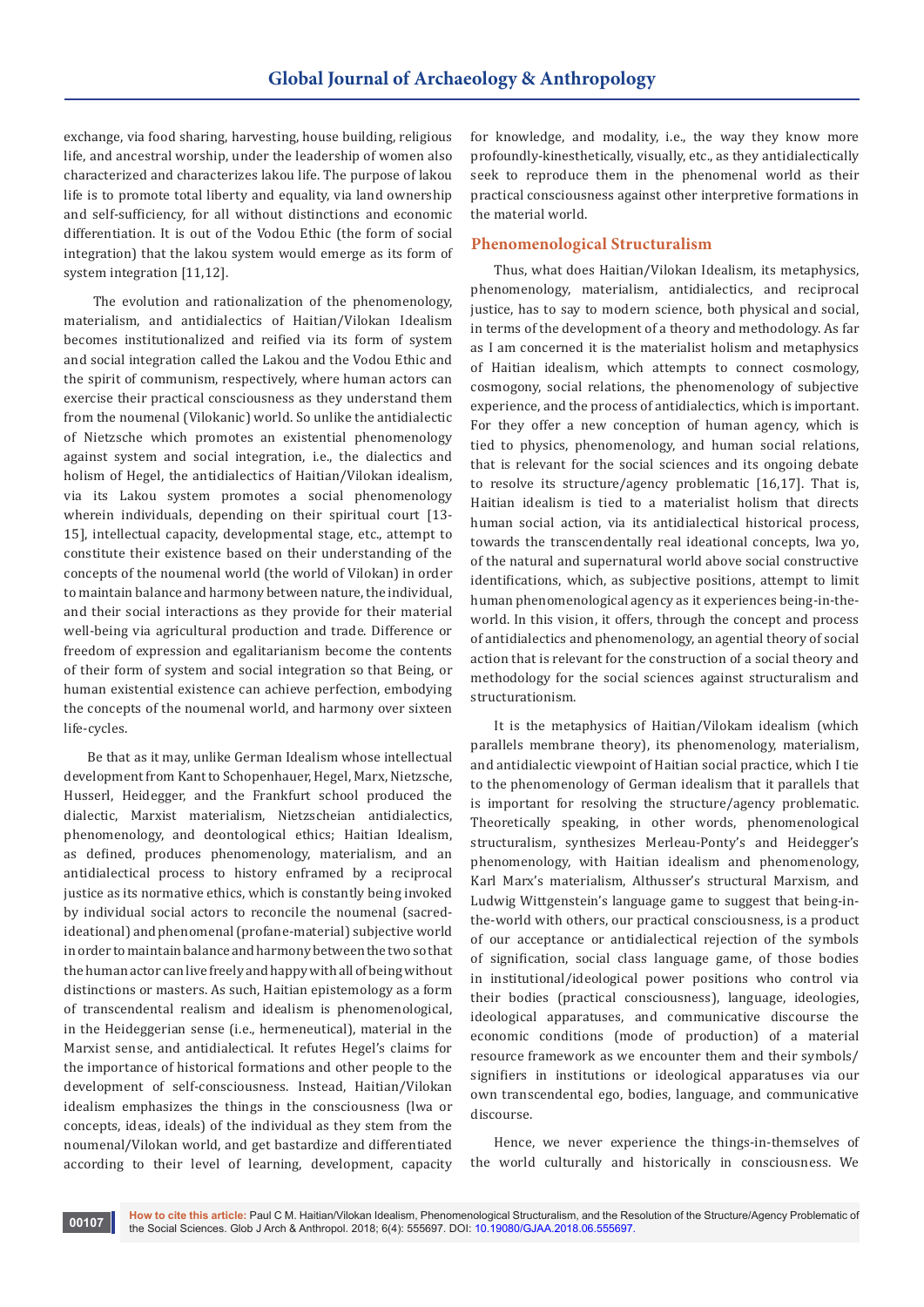experience them structurally or relationally, "the structure of the conjuncture" (Marshall Sahlins's term) of the mode of production, and our stances/analytics, ready-to-hand, unready-to-hand, present-at-hand, vis-à-vis these ideological structures as they stand in relation to the drives (forms of sensibilities and understanding) of our bodies/brains, impulses of subatomic particles, and the ability to defer meaning in egocentered communicative discourse, determine our practical consciousness or behaviors we recursively organize and reproduce in the material resource framework. So, I reject the ability to know noumena, as posited by Haitian Idealism, via divinations, revelations, intuitions, etc., because of ideology, which requires the human agent and their viewpoint, gaze, or disposition to change to access it.

# **"Presence-at-Hand," "Readiness-to-Hand," and "Un-Readiness-to-Hand,"**

We initially know, experience, and utilize the things of the world in the preontological ready-to-hand mode, which is structural and relational. That is, our bodies (nanm in Haitian Idealism) encounter, know, experience, and utilize the things of the world in consciousness, intersubjectively, via their representation as objects of knowledge, truth, usage, and experience enframed and defined in the relational logic and practices or language game (Wittgenstein's term) of the institutions or ideological apparatuses of the other beingsof-the-material resource framework whose historicity comes before our own and gets reified in and as language, ideology, ideological apparatuses, communicative discourse, and social action stemming from the mode of production (i.e., how they organize and distribute the resources of the material resource framework) [18-20]. This is the predefined phenomenal structural, i.e., ontological, world we and our bodies are thrown-in in coming to be-in-the-world. How an embodiedhermeneutically-structured Being as such solipsistically view, experience, understand, and utilize the predefined objects of knowledge, truth, and experienced defined by others and their conditions of possibilities in consciousness to formulate their practical consciousness is albeit indeterminate.

Martin Heidegger is accurate, however, in suggesting that three stances or modes of encounter (Analytic of Dasein), "presence-at-hand," "readiness-to-hand," and "un-readiness-tohand," characterizes our views of the things of consciousness represented intersubjectively via bodies, language, ideology, and communicative discourse, and subsequently determine our practical consciousness or social agency. In "ready-tohand," which is the preontological mode of human existence/ consciousness thrown in the world, we accept and use the things in consciousness with no conscious experience of them, i.e., without thinking about them or giving them, any meaning or signification outside of their intended usage. Heidegger's example is that of using a hammer in hammering. We use a hammer without thinking about it or giving it any other condition of possibility outside of its intended usage as defined

by those whose historicity presupposes our own. In "presentat-hand," which, according to Heidegger, is the stance of science (and ideology for me), we objectify the things of consciousness and attempt to determine and reify their meanings, usage, and conditions of possibilities. Hence the hammer is intended for hammering by those who created it as a thing solely meant as such.

The "unready-to-hand" outlook is assumed when something goes wrong in our usage of a thing of consciousness as defined and determined by those who adopt a "present-at-hand" view. As in the case of the hammer, the unready-to-hand view is assumed when the hammer breaks and we must objectify it, by then assuming a present-at-hand position and think about it to either reconstitute it as a hammer or give it another condition of possibility. Any other condition of possibility that we give the hammer outside of its initial condition of possibility which presupposed our historicity becomes relational, defined in relation to any of its other conditions of possibilities it may have been given by others we exist in the world with [21-24]. Hence for Heidegger, the ontological status of being-in-the-world-withothers, via these three stances or modes of encountering the objects of consciousness hermeneutically reveal, through our view, experience, understanding, and usage of the predefined objects of knowledge, truth, and experience.

Whereas Heidegger in his phenomenological work goes on to deal with the existential themes of anxiety, alienation, death, despair, etc. in my phenomenological stance regarding societal constitution or Beings-as-such's-being-in-the-world-withothers via our stances to the body, language, ideology, ideological apparatuses, communicative discourse, and social relations of production, I am not concerned with the phenomenological preoccupation of individual solipsistic existence as defined in Jean-Paul Sartre's work who claims to take off from Heidegger. Instead, I am interested in the universal ontological structure, i.e., social structure or societal constitution and practical consciousness, which arise out of Heidegger's three stances vis-à-vis embodiment, language, ideology, ideological apparatuses, communicative discourse, and social relations of production, which prevents Being from relating their existence to the noumenal world, which is possible as suggested in Haitian Idealism.

That is, I am not concerned with Sartre's phenomenologization of the Cartesian res cogitans/ transcendental ego, i.e., the present-at-hand transcendental ego, which he gives ontological status in the world as a solipsistic individual seeking to define themselves for themselves lest they be declared living in bad faith. In my view, the overemphasis of that aspect of Dasein or Being is a product of a specific historical and relational mode of production, and only accounts for one of its analytics as highlighted by Heidegger. For me, the transcendental ego, nanm in Haitian/Vilokan Idealism, which is a part of a universal élan vital, a five-dimensional superverse and four-dimensional multiverse bubbles, existing in another dimension at the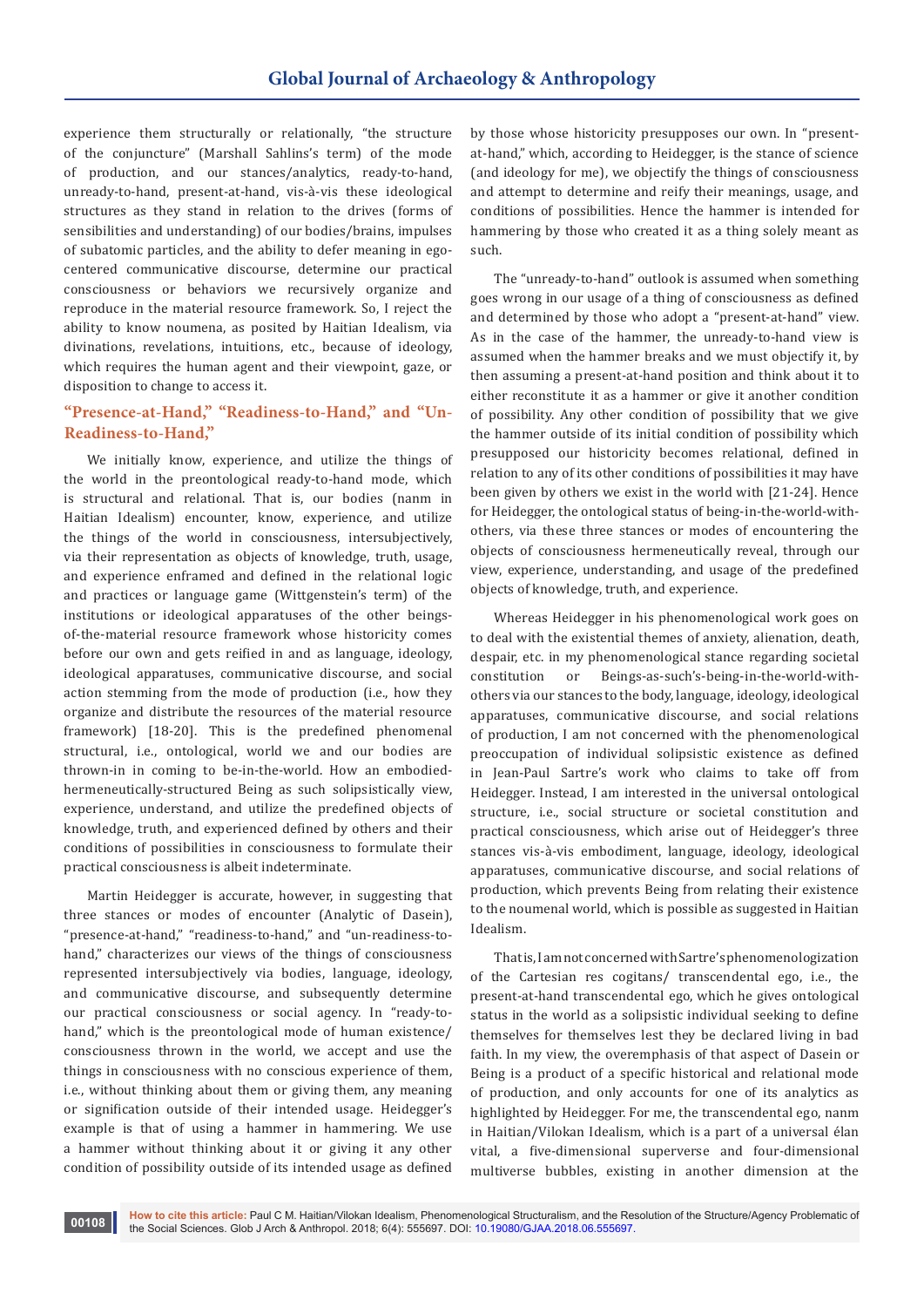subatomic particle level, does not, initially, originate out of the historical material world, but several variations of it becomes objectified via embodiment and the aforementioned stances in a universe, galaxy, and historical material world structured, via mode of production, language, ideology, ideological apparatuses, and communicative discourse by other embodied Beings and their stances.

Upon death its historicity via subatomic neuronal particles (and their properties) gets reabsorbed into the élan vital, panpsychic field of the superverse and multiverse, to be recycled to produce future beings. As such consciousness, i.e., practical consciousness, is a product of the stances of Dasein (Martin Heidegger's term) or the human being vis-à-vis the structures of

a. Its embodied recycled past consciousnesses via the microtubules of neurons.

b. The (chemical, biological, physiological) drives and sensibilities of the aggregated body and brain.

c. Language and ideology, which can be deferred in egocentered communicative discourse.

d. Structural reproduction and differentiation resulting from the social relations of production. Be that as it may, as with Heidegger, who refutes Sartre's existential rendering of his phenomenological ontology, I am interested in the objectified societal constitution and practical consciousnesses of the transcendental egos and their relations that emerge within a dominant constitution of Being that controls a material resource framework of the world via bodies, mode of production, language, ideology, ideological apparatuses, and communicative discourse vis-à-vis the stances of the transcendental ego, which if they are truly to be free, ought to assume the antidialectical unfolding highlighted in Haitian/Vilokan Idealism (because the individual is allowed to plot their own land and be self-sufficient) over the dialectical one of its German counterpart.

The individual being is initially constituted as recycled and embodied subatomic particles of the multiverse, which have their own predetermined form of understanding and cognition [25-28], phenomenal properties, based on previous experiences as aggregated matter (this is akin to what the Greek philosopher Plato refers to when he posits knowledge as recollection of the Soul and reincarnation to achieve perfection as highlighted in Haitian Idealism). Again, the individual's actions are not necessarily determined by the embodiment and drives of these recycled subatomic particles. It is an individual's stance, readyto-hand, unready-to-hand, and present-at-hand, when the subatomic particles become aggregated matter or embodied, which determines whether are not they become aware, present-at-hand, of the subatomic particle drives and choose to recursively reorganize and reproduce the content of the drives as their practical consciousness.

This desire to reproduce the cognition and understanding, phenomenal properties, of the drives of the recycled subatomic particles, however, may be limited by the structuring structure of the aggregated body and brain of the individual subject. The second origins and basis of an individual's actions are the structuring drives and desires, for food, clothing, shelter, social interaction, and sex, of the aggregated body and brain, which the subatomic particles constitute and embody. In other words, the aggregated body and brain is preprogrammed with its own (biological) forms of sensibility, understanding, and cognition, structuring structure, by which it experiences being-in-theworld as aggregated embodied subatomic particles. These bodily forms of sensibility, understanding, and cognition, such as the drive and desire for food, clothing, shelter, social interaction, linguistic communication, and sex, are tied to the material embodiment and survival of the embodied individual actor, and may or may not supersede or conflict with the desire and drive of an individual to recursively (re) organize and reproduce the structuring structure of the recycled subatomic particles. If these two initial structuring structures are in conflict, the individual moves from the ready-to-hand to the unready-to-hand stance or analytics where they may begin to reflect upon and question their being-in-the-world prior to acting. Hence just as in the case of the structuring structure of the subatomic particles it is an individual being's analytics vis-à-vis the drives of its body and brain in relation to the impulses of the subatomic particles, which determines whether or not they become driven by the desire to solely fulfill the material needs of their body and brain at the expense of the drives/desires of the subatomic particles or the social class language game of the material resource framework they find their existence unfolding in.

The social class language game, and its differentiating effects, an individual find their existence unfolding in is the third structuring structure, which attempts to determine the actions of individual beings as they experience being-in-the-world as embodied subatomic particles. The aggregated individual finds themselves objectified and unfolding within a material resource framework controlled by the actions of other bodies, which presuppose their existence, via the actions of their bodies (practical consciousness), language, communicative discourse, ideology, and ideological apparatuses stemming from how they satisfy the desires of their bodies and subatomic particle drives (means and mode of production). What is aggregated and reified as a social class language game by those in power positions via and within its praxis, language, ideology, ideological apparatuses, and communicative discourse attempts to interpellated and subjectify other beings to its interpretive frame of satisfying their bodily needs, fulfilling the impulses of their subatomic particles, and organizing a material resource framework at the expense of all others, and becomes a third form of structuring individual action based on the mode of production and how it differentiates individual actors.

 An individual's interpellation, subjectification, and differentiation within the social class language game that presupposes their being-in-the-world attempts to determine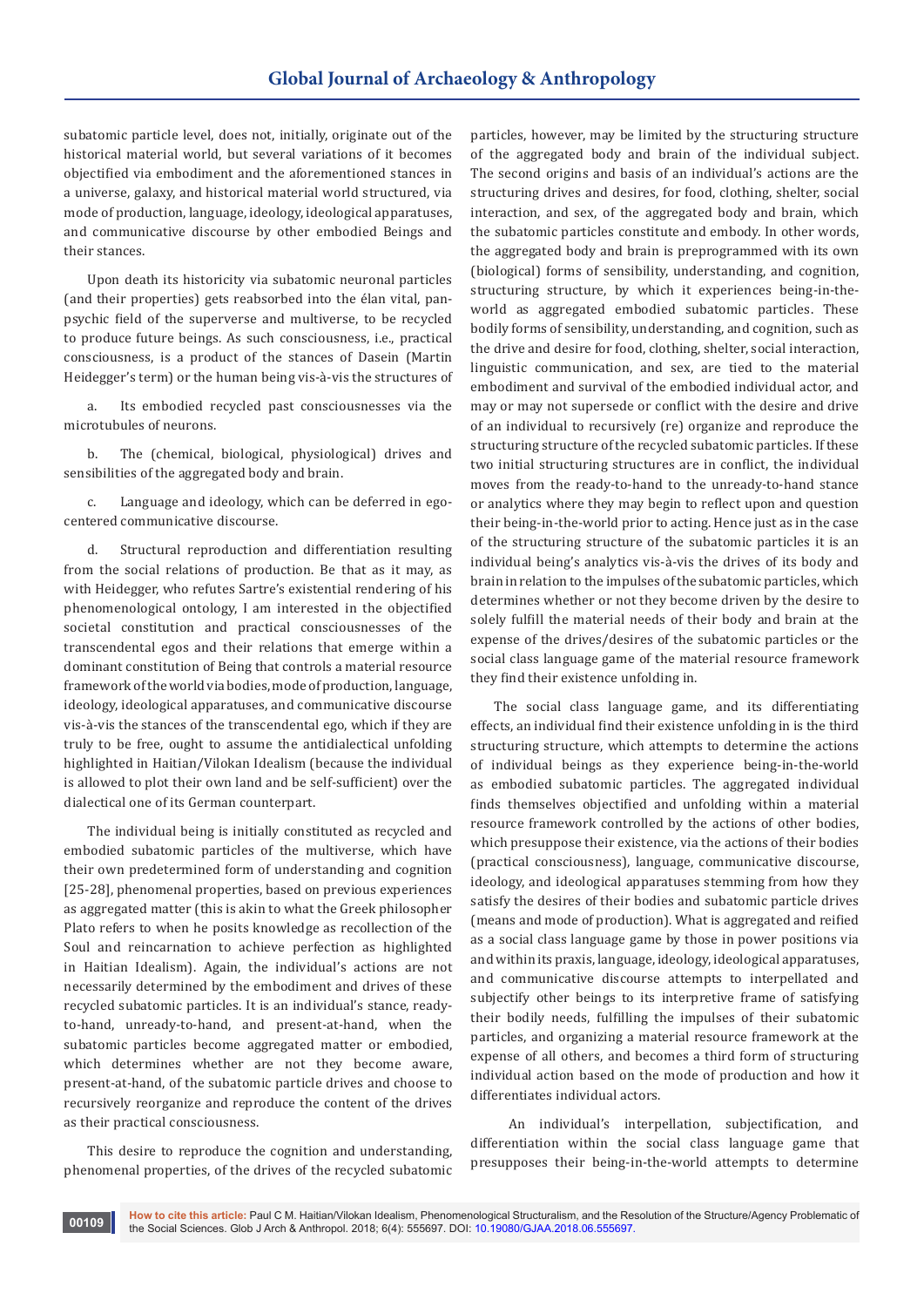their actions or practical consciousness via the reified language, ideology, etc., of the social class language game, the meaning of which can be deferred via the communicative discourse of the individual actors. Hence, the deferment of meaning in egocentered communicative discourse of the language and ideology of a social class language game is the final means of determining an individual's action or practical consciousness outside of, and in relation to, its stance, i.e., analytics, vis-à-vis the drives of subatomic particles, desires of the body and brain, and structural reproduction and differentiation.

Whereas the practical consciousness of the transcendental ego stemming from the impulses of embodied subatomic particles are indeterminant as with its neuronal processes involved with the constitution of meaning in ego-centered communicative discourse (Albeit physicists are in the process of exploring the nature, origins, and final states of subatomic particles, and neuroscientists are attempting to understand the role of neuronal activities in developing the transcendental ego and whether or not it continues to exist after death). The form of the understandings and sensibilities of the body and brain are determinant as with structural reproduction and differentiation of the mode of production, and therefore can be mapped out by neuroscientists, biologists, and sociologists to determine the nature, origins, and directions of societal constitution and an individual actor's practical consciousness.

The interaction of all four elements in relation to, or mediated by, the stance of the transcendental ego of the individual actor are the basis for human actions in the world. In the end, consequently, most of the practical consciousness will be a product of an individual actor's embodiment and the structural reproduction and differentiation of a social class language game given:

a. The determinant nature of embodiment, form of understanding and sensibility of the body and brain amidst, paradoxically, the indeterminacy of impulses, phenomenal properties, of embodied subatomic particles and the neuronal processes involved in ego-centered communicative discourse.

b. The consolidation of power of those who control the material resource framework wherein a society, the social class language game, is ensconced and the threat that power (consolidated and constituted via the actions of bodies, mode of production, language, ideology, ideological apparatuses, and communicative discourse) poses to the ontological security of an aggregated individual actor who chooses, dialectically, (or not by assuming an antidialectical position) either ready-to-hand or present-at-hand to recursively reorganize and reproduce the ideals of the society as their practical consciousness. Those who seek to antidialectically maintain their subjective positions do so at the constant threat to their ontological security.

### **References**

1. Althusser Louis (2001) Lenin and Philosophy and Other Essays. Monthly Review Press, New York, USA.

- 2. Ortner Sherry (1984) Theory in Anthropology Since the Sixties. Comparative Studies in Society and History 26: 126-166.
- 3. Crothers Charles (2003) Technical Advances in General Sociological Theory: The Potential Contribution of Post-Structurationist sociology. Perspectives 26(3): 3-6.
- 4. Giddens Anthony (1984) The Constitution of Society: Outline of the Theory of Structuration. Polity Press, Cambridge, UK.
- 5. Habermas Jürgen (1987) The Theory of Communicative Action: Lifeworld and System: A Critique of Functionalist Reason. Beacon Press, Boston, USA.
- 6. Habermas Jürgen (1984) The Theory of Communicative Action: Reason and the Rationalization of Society Beacon Press, Boston, USA.
- 7. Mocombe Paul C (2016) The Vodou Ethic and the Spirit of Communism: The Practical Consciousness of the African People of Haiti. University Press of America, Maryland, USA.
- 8. Buck-Morss, Susan (2009) Hegel, Haiti, and Universal History. University of Pittsburgh Press, Pittsburgh, USA.
- 9. Cohen J (2002) Protestantism and Capitalism: The Mechanisms of Influence. Aldine de Gruyter, New York, USA.
- 10. Du Bois Laurent (2004) Avengers of the New World. Harvard University Press, Massachusetts, USA.
- 11. Fanon Frantz (1967) Black Skin, White Masks (Charles Lam Markmann, Trans.). Grove Press, New York, USA.
- 12. Fraser Nancy (1997) Justice Interruptus: Critical Reflections on the "Postsocialist" Condition. Routledge, New York & London, UK.
- 13. [Gartman David \(2002\) Bourdieu's Theory of Cultural Change:](https://www.jstor.org/stable/3108649)  [Explication, Application, Critique. Sociological Theory 20\(2\): 255-277.](https://www.jstor.org/stable/3108649)
- 14. Gutman Herbert (1976) The Black Family in Slavery and Freedom 1750-1925. Pantheon Books, New York, USA.
- 15. Holloway Joseph E (1990) Africanisms in American Culture. Bloomington and Indianapolis: Indiana University Press, Indiana.
- 16. Holloway, Joseph E (1990) The Origins of African-American Culture. In Joseph Holloway (Eds.), Africanisms in American Culture Bloomington and Indianapolis: Indiana University Press, Indiana, p. 19-33.
- 17. [Hudson, Kenneth, Andrea Coukos \(2005\) The Dark Side of the](https://onlinelibrary.wiley.com/doi/abs/10.1111/j.0735-2751.2005.00240.x)  [Protestant Ethic: A Comparative Analysis of Welfare Reform.](https://onlinelibrary.wiley.com/doi/abs/10.1111/j.0735-2751.2005.00240.x)  [Sociological Theory 23\(1\): 1-24.](https://onlinelibrary.wiley.com/doi/abs/10.1111/j.0735-2751.2005.00240.x)
- 18. James CLR (1986) The Black Jacobins: Toussaint L' Ouverture and the San Domingo Revolution. Vintage, USA.
- 19. Karenga Maulana (1993) Introduction to Black Studies. The University of Sankore Press, California, USA.
- 20. Lukács Georg (1971) History and Class Consciousness: Studies in Marxist Dialectics (Rodney Livingstone, Trans.). Cambridge, The MIT Press, Massachusetts, USA.
- 21. Lukács Georg (2000) A Defence of History and Class Consciousness: Tailism and the Dialectic (Esther Leslie, Trans.). Verso, London and New York, UK.
- 22. Marx Karl (1992) Capital: A Critique of Political Economy (Volume 1, Samuel Moore and Edward Aveling, Trans.). International Publishers, New York, USA.
- 23. Marx Karl (1998) The German Ideology. New York: Prometheus Books. Mocombe, Paul C. The Soul-less Souls of Black Folk: A Sociological Reconsideration of Black Consciousness as Du Boisian Double Consciousness. University Press of America, Maryland, USA.
- 24. Patterson Orlando (1982) Slavery and Social Death: A Comparative Study. Cambridge, Harvard University Press, Massachusetts, USA.

**How to cite this article:** Paul C M. Haitian/Vilokan Idealism, Phenomenological Structuralism, and the Resolution of the Structure/Agency Problematic of the Social Sciences. Glob J Arch & Anthropol. 2018; 6(4): 555697. DOI: [10.19080/GJAA.2018.06.555697.](http://dx.doi.org/10.19080/GJAA.2018.06.555697) **the Social Sciences.** Glob J Arch & Anthropol. 2018; 6(4): 555697. DOI: 10.19080/GJAA.2018.06.555697.